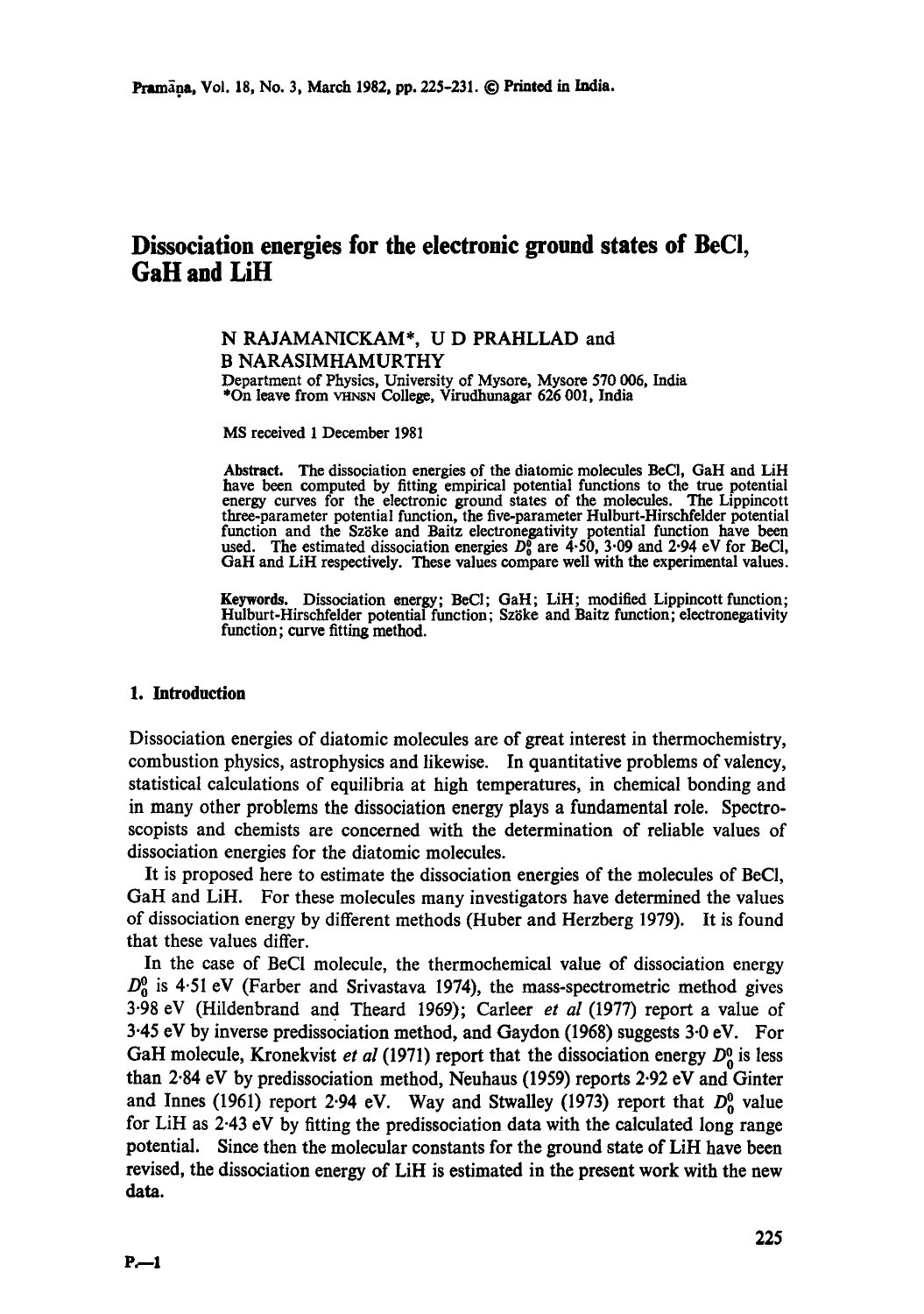Curve fitting method has been found to yield reliable dissociation energies for a large number of diatomic molecules (Singh et al 1970). The procedure consists in fixing the empirical potential function which best fits the true potential energy curve for the electronic ground state of the molecule. Many empirical potential functions are known for the diatomic molecules. Of these, functions given by Lippincott et al (1961) in the modified form, by Hulburt and Hirschfelder (1941), and by Szöke and Baitz (1968) have been found to describe adequately the potential energies of many molecules. These functions are therefore adopted in the present work to estimate the dissociation energies of BeCl, GaH and LiH.

### 2. The empirical potential functions

The empirical potential functions used are given below.

(i) The three parameter Lippincott function in the modified form:

$$
U(r) = 8068.3 D_e \left[ 1 - \exp \left\{ -\frac{n(r - r_e)^2}{2r} \right\} \right]
$$
  
 
$$
\times \left[ 1 - a \left( \frac{b^2 n}{2r} \right)^{1/2} (r - r_e) \exp \left\{ -\left( \frac{b^2 n}{2r_e} \right)^{1/2} (r - r_e) \right\} \right],
$$
 (1)

where

$$
n=2\Delta/r_e,\,a=4/5\left(1-\frac{1}{b\Delta^{1/2}}\right),\,b=1.065\,\,\mathrm{and}
$$

$$
\Delta = \frac{0.018378 \ \mu_A \ \omega_e^2 \ r_e^2}{D_e \times 10^{-12}}.
$$

(ii) The five parameter Hulburt-Hirschfelder (H-H) function:

$$
U(r) = 8068.3 D_e [(1 - e^{-x})^2 + cx^3 e^{-2x} (1 + bx)], \qquad (2)
$$

where

$$
x=\frac{\omega_e (r-r_e)}{2(B_e 8068.3 D_e)^{1/2} r_e},
$$

$$
c = 1 + a_1 \left( \frac{8068 \cdot 3 \ D_e}{a_0} \right)^{1/2},
$$
  
\n
$$
b = 2 - \left[ \frac{7}{12} - \left( \frac{8068 \cdot 3 \ D_e \ a_2}{a_0} \right) \right],
$$
  
\n
$$
a_0 = \frac{\omega_e^2}{4B_e}, \quad a_1 = -1 - \left( \frac{a_e \ \omega_e}{6B_e^2} \right),
$$
 and  
\n
$$
a_2 = \frac{5}{4} a_1^2 - \frac{2\omega_e \ x_e}{3B_e}.
$$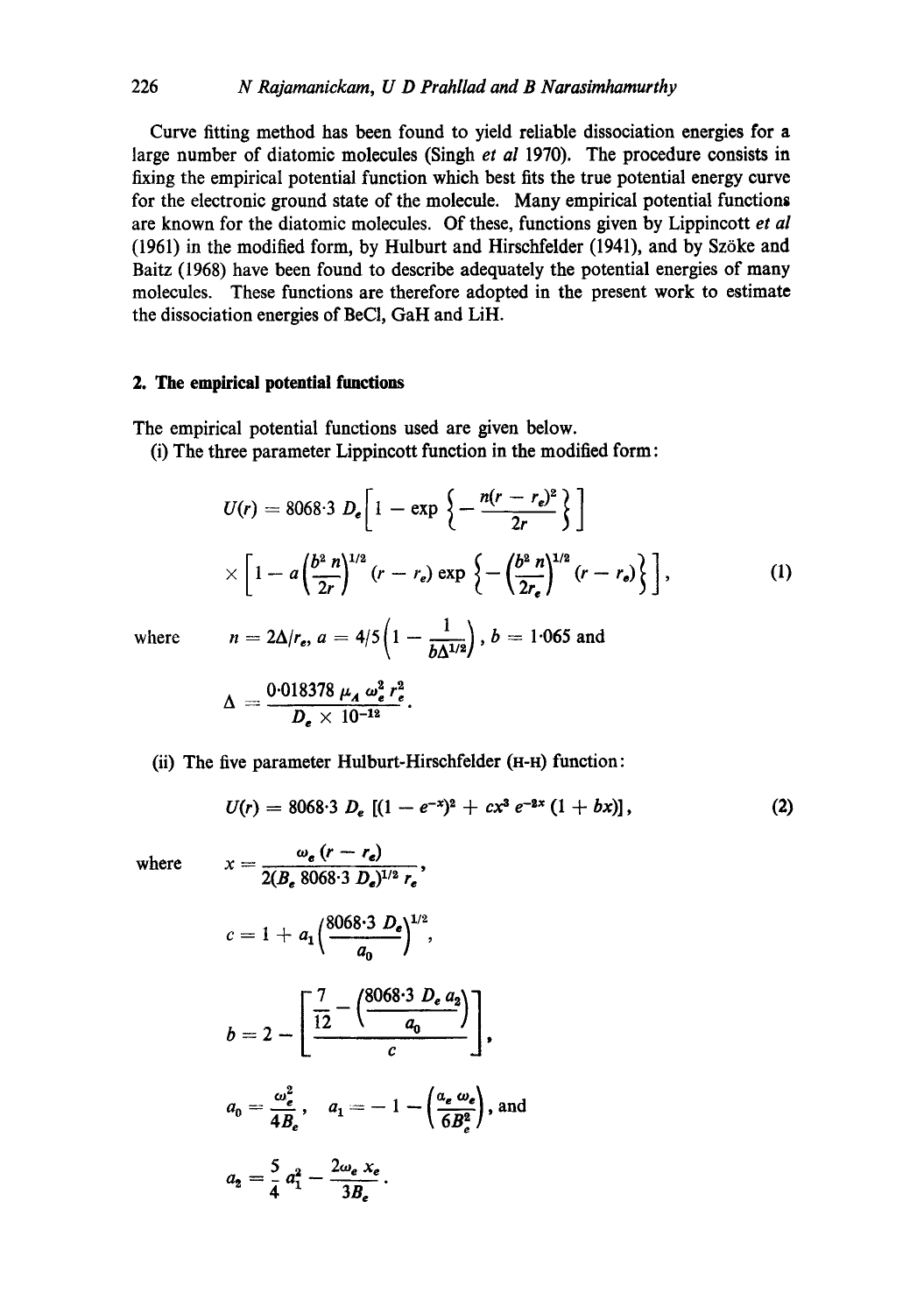#### (iii) The Sz6ke and Baitz eleetronegativity function:

$$
U(r) = 8068.3 \t D_e \left[ 1 - \exp \left\{ -\frac{\gamma (r - r_e)^2}{2r} \right\} \right]
$$
  
 
$$
\times \left[ 1 - a \left( \frac{b^2 \gamma}{2r} \right)^{1/2} (r - r_e) \exp \left\{ -\left( \frac{b^2 \gamma}{2r_e} \right)^{1/2} (r - r_e) \right\} \right],
$$
 (3)

where 
$$
\gamma = \frac{de}{(1.60199 \times 10^{-12} D_e)^{1/2}}
$$
.

$$
d = \frac{5.8883 \times 10^{-2} \mu_A \omega_e^2 r_e}{(e_1 e_2 \ 1.60199 \times 10^{-12} D_e)^{1/2}}
$$
  

$$
a = 0.35 e^{1/2}, e = (e_1 e_2)^{1/2} \text{ and } b = 1.065.
$$

Sz6ke and Baitz (1968) have constructed this electronegativity potential energy function by the aid of parameters other than spectroscopic constants to render the possibility of linking different areas in chemical physics and they have replaced the force constant  $k_e$  of diatomic molecule by an expression connected with Pauling (1960) electronegativities  $e_1$ ,  $e_2$  as

$$
k_e = d(e_1 \, e_2 \, 1.60199 \times 10^{-12} D_e)^{1/2} \, r_e^{-1}, \tag{4}
$$

In these functions,  $U(r)$  is the potential energy (in cm<sup>-1</sup>) for the internuclear separation  $r$ (in cm) in terms of the spectroscopic constants of dissociation energy  $D_e$ (in eV); and in units of cm<sup>-1</sup>, the vibrational frequency  $\omega_e$ , the anharmonicity  $\omega_e x_e$ , the rotational constants,  $B_e$ ,  $a_e$ , all corresponding to  $r_e$ , the equilibrium internuclear separation of the molecule.

### **3. Method of evaluating the dissociation energy**

For the electronic ground state of the molecule, the true potential energy curve can be constructed from the experimental energy levels by the procedure of Vandersliee *et al* (1960) for the Rydberg-Klein-Rees (RKR) method. The curve is represented by  $r_{\text{min}}$ and  $r_{\text{max}}$  values for the observed vibrational levels. For these r values, the energies  $U(r)$  are calculated with the empirical potential functions by varying the  $D<sub>e</sub>$  value. An average percentage deviation is determined between the calculated *U(r)* and the experimental *G(v)* values. The dissociation energy from any function is that value of  $D_e$  which gives the least deviation. And the function leading to smallest deviation determines the dissociation energy of the molecule. The dissociation energy referred to  $v = 0$  level is given by  $D_o^o = D_e - G(o)$ .

The molecular constants used in the present study are listed in table 1. The true potential energy curves for BeC1, Gall and LiH have been taken respectively from the works of Janardan Singh and Prabhuram (1975), Girte and Battino (1965) and, Orth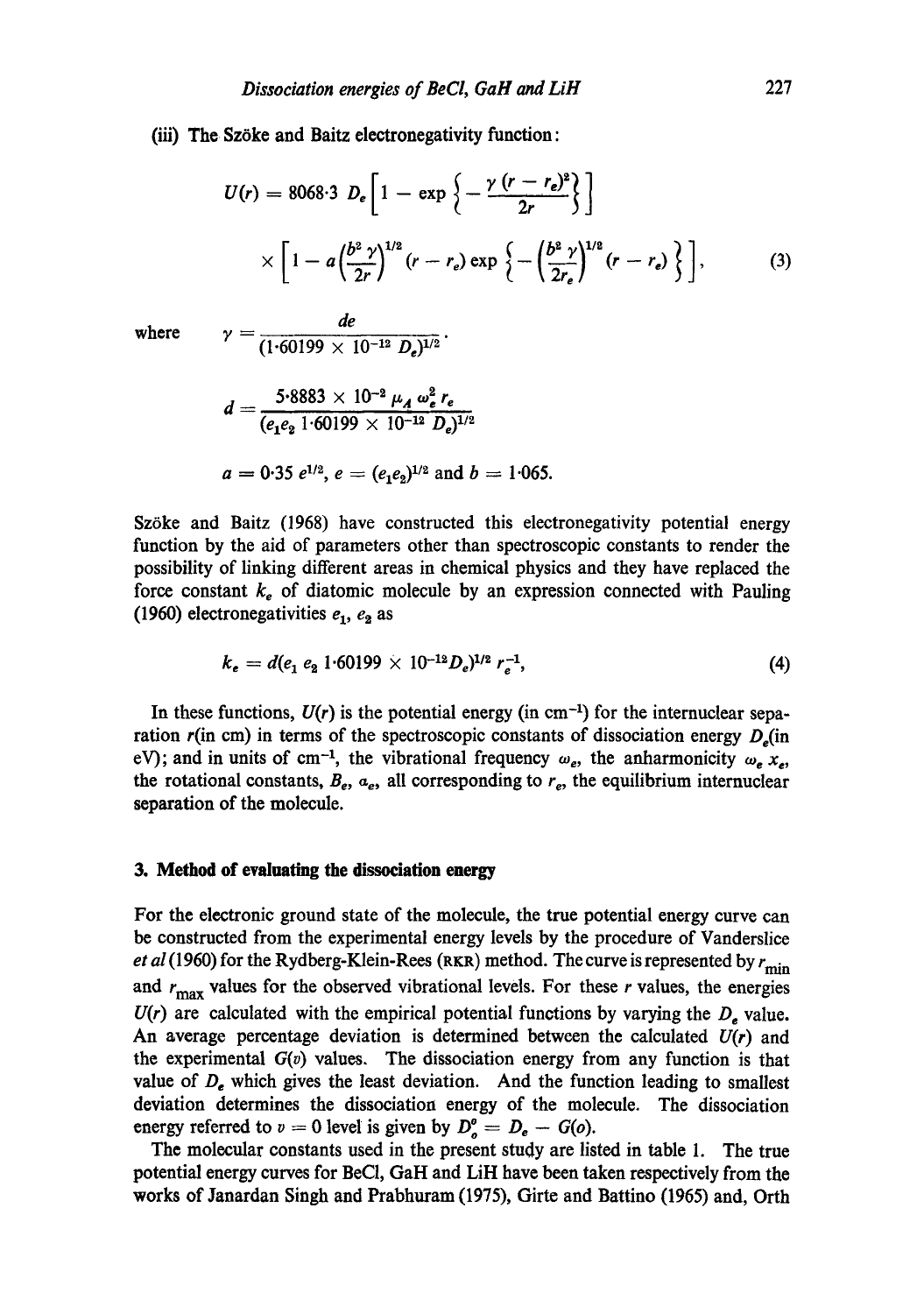| Molecule                                   | BeCl                      | <b>GaH</b> | LiH             |
|--------------------------------------------|---------------------------|------------|-----------------|
| Pauling (1960)<br>Electro-<br>negativities | 1.5<br>$e_1$<br>3.0<br>e, | 1.8<br>2.1 | $1-0$<br>2.1    |
| $\omega_e$ (cm <sup>-1</sup> )             | 847.19                    | 1604.52    | 1406.24         |
| $\omega_e x_e$ (cm <sup>-1</sup> )         | 5.14                      | $28 - 77$  | 23.5505         |
| $B_e$ (cm <sup>-1</sup> )                  | 0.7285                    | 6.137      | 7.5134          |
| $a_e$ (cm <sup>-1</sup> )                  | 0.0069                    | 0.181      | 0.21582         |
| $r_{e}(\lambda)$                           | 1.797                     | 1.663      | 1.5957          |
| Reference                                  | Janardan Singh            | Ginter     | Orth and        |
|                                            | and Prabhuram             | and Innes  | <b>Stwalley</b> |
|                                            | 1975                      | 1961       | 1979            |

Table 1. Molecular constants for the electronic ground states of BeCl, GaH and LiH.

Table 2. Estimated dissociation energies of the electronic ground states of BeCl, GaH and LiH.

| Molecule            | BeCl     | GaH  | LiH      |  |
|---------------------|----------|------|----------|--|
| Modified Lippincott | 3.18     | 2.20 | $2-21$   |  |
| function            | 0.84     | 5.51 | 3.52     |  |
| Hulburt-            | 4.50     | 3.09 | 2.94     |  |
| Hirschfelder        |          |      |          |  |
| function            | 0.74     | 4.58 | 0.26     |  |
| Electronegativity   | 2.85     | 2.30 | 2.31     |  |
| function            | $1 - 17$ | 5.33 | $2 - 73$ |  |

First row:  $D^o$  in eV

Second row: Average percentage deviation.

Table 3. Energy values from the H-H function for BeCl.

| $\boldsymbol{v}$ | <b>RKR</b><br>r<br>$(\Lambda)$ | G(v)<br>$(cm^{-1})$     | $U(r)$ in cm <sup>-1</sup> |                                                 |             |
|------------------|--------------------------------|-------------------------|----------------------------|-------------------------------------------------|-------------|
|                  |                                |                         |                            | $D_6 = 4.54$ eV $D_6 = 4.55$ eV $D_6 = 4.56$ eV |             |
| $\bf{0}$         | 1.727                          | 422.31                  | 418.25                     | 418.25                                          | 418.25      |
| 1                | 1.680                          | 1259.22                 | 1263.24                    | 1263.24                                         | 1263.24     |
| $\overline{2}$   | 1.650                          | 2085-85                 | 2098.15                    | $2098 - 14$                                     | $2098 - 13$ |
| 3                | 1.627                          | $2902 - 20$             | 2919.36                    | 2919.33                                         | 2919.31     |
| 4                | 1.609                          | 3708-27                 | 3683.96                    | 3683.92                                         | 3683.87     |
| 5                | 1.592                          | 4629-295                | 4513.26                    | 4513.19                                         | 4513.12     |
| 0                | 1.876                          | 422.31                  | $421 - 27$                 | $421 - 27$                                      | $421 - 27$  |
| 1                | 1.940                          | 1259.22                 | 1254.57                    | 1254.58                                         | 1254.58     |
| $\overline{2}$   | 1.988                          | 2085-85                 | 2087.32                    | $2087 - 34$                                     | 2087.35     |
| 3                | $2 - 029$                      | 2902.20                 | 2904.92                    | 2904.96                                         | $2905 - 01$ |
| 4                | 2.066                          | 3708.27                 | $3708 - 20$                | 3708.29                                         | 3708.38     |
| 5                | $2 - 101$                      | 4629.295                | 4512.83                    | 4512.97                                         | 4513.12     |
|                  | Average                        | percentage<br>deviation | 0.7431                     | 0.7430                                          | 0.7432      |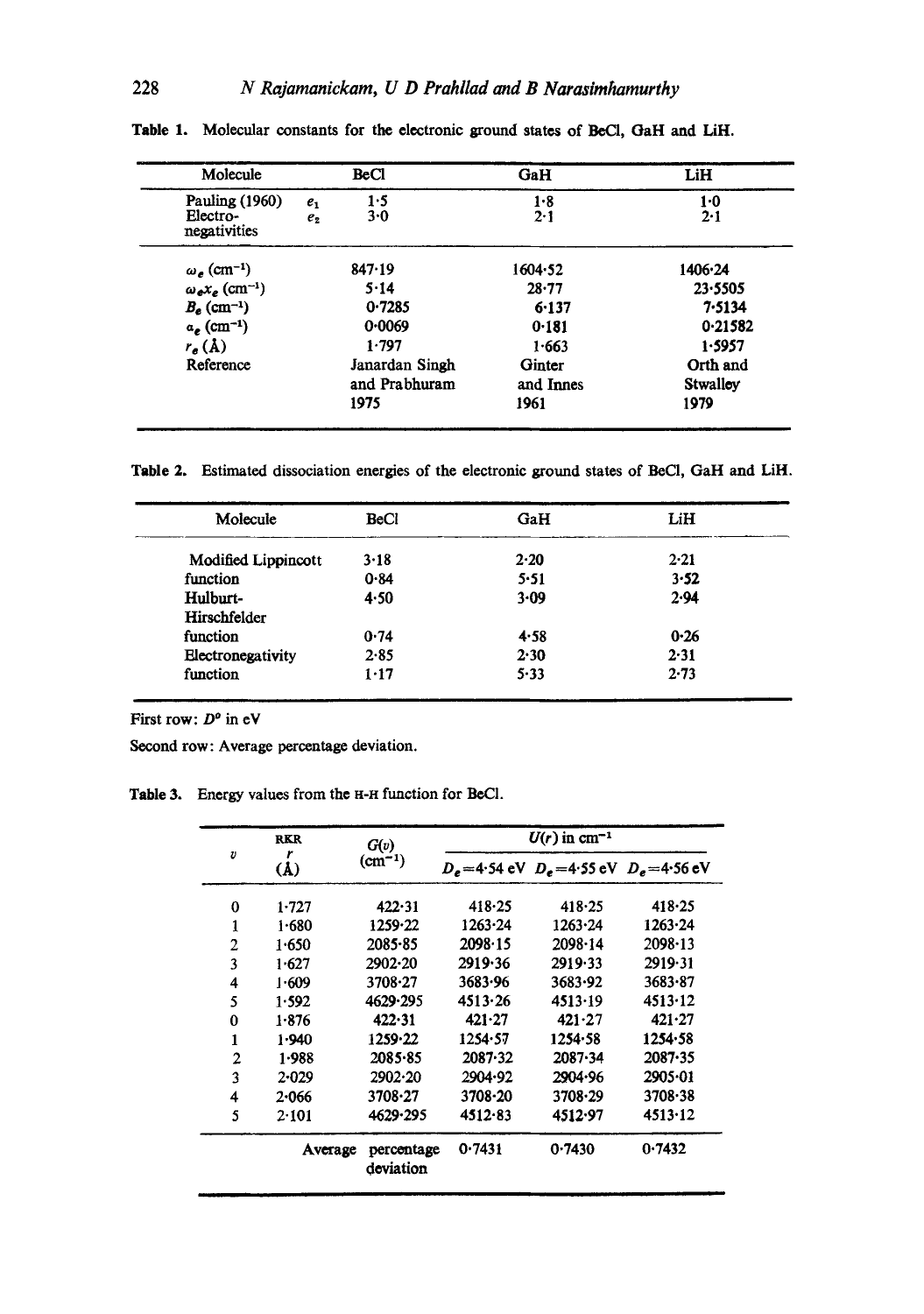|                | <b>RKR</b>                      | G(v)        | $U(r)$ in cm <sup>-1</sup> |                                                 |              |
|----------------|---------------------------------|-------------|----------------------------|-------------------------------------------------|--------------|
| $\pmb{v}$      | r<br>(A)                        | $(cm^{-1})$ |                            | $D_e = 3.18$ eV $D_e = 3.19$ eV $D_e = 3.20$ eV |              |
| 0              | $1 - 531$                       | 795-1       | 760.11                     | 760.11                                          | 760.11       |
| 1              | 1.450                           | 2343.3      | 2270.57                    | 2270.55                                         | 2270.52      |
| 2              | 1.401                           | $3837 - 1$  | $3720 - 65$                | 3720.57                                         | 3720.49      |
| 3              | 1.366                           | 5278.8      | $5060 - 68$                | 5060.52                                         | $5060 - 35$  |
| 4              | 1.338                           | 6670.6      | 6342.63                    | 6342.35                                         | 6342.08      |
| 5              | 1.316                           | $8014 - 5$  | 7495.36                    | 7494-96                                         | 7494.56      |
| 6              | 1.297                           | $9312 - 7$  | 8603-11                    | 8602.56                                         | $8602 - 03$  |
| 7              | 1.282                           | $10567 - 5$ | 9556.38                    | 9555.69                                         | 9555.01      |
| 8              | 1.270                           | 11780.9     | 10371.92                   | $10371 - 09$                                    | 10370.28     |
| 9              | 1.261                           | $12955 - 1$ | 11015.84                   | 11014-90                                        | 11013.98     |
| 10             | $1 - 254$                       | $14092 - 3$ | 11536-47                   | $11535 - 43$                                    | 11534.40     |
| 0              | 1.824                           | $795 - 1$   | 822.90                     | 822.91                                          | 822.91       |
| 1              | 1.965                           | 2343.3      | 2385.92                    | 2385.98                                         | 2386.04      |
| $\overline{2}$ | 2.076                           | $3837 - 1$  | 3889.00                    | 3889-23                                         | 3889-47      |
| 3              | $2 - 176$                       | 5278.8      | 5336.36                    | 5336-93                                         | 5337.50      |
| 4              | 2.270                           | 6670.6      | 6721.91                    | $6723 - 02$                                     | 6724.13      |
| 5              | 2.362                           | $8014 - 5$  | 8067.89                    | 8069.79                                         | 8071.66      |
| 6              | 2.451                           | $9312 - 7$  | 9339.41                    | 9342.33                                         | 9345.22      |
| 7              | 2.540                           | $10567 - 5$ | 10566.85                   | $10571 - 08$                                    | $10575 - 27$ |
| 8              | 2.628                           | 11780.9     | 11728.08                   | 11733.87                                        | 11739.63     |
| 9              | 2.716                           | $12955 - 1$ | 12831.39                   | 12839.04                                        | 12846-63     |
| 10             | 2.804                           | 14092.3     | 13873.46                   | $13883 - 21$                                    | 13892.89     |
|                | Average percentage<br>deviation |             | 4.5800                     | 4.5796                                          | 4.5798       |

Table 4. Energy values from the H-H function for GaH.

**and** Stwalley (1979). Table 2 **displays the dissociation energies determined by different potential functions, and also the average percentage deviations. Only relevant results of** *U(r)* **are given in tables** 3, 4 and 5 for BeCI, **Gall and LiH respectively. The**  calculations were carried out on the DCM MICRO SYSTEM 1101 in steps of 0.01 eV for **values of De ranging from** 1.5 to 6.0 **eV for each molecule.** 

### **4. Conclusions**

**The Hulburt-Hirschfelder function leads to the dissociation energies of BeCI, Gall and LiH as the deviation is the least. For BeC1, the estimated dissociation energy of 4.50 -4- 0.12 eV agrees with the thermochemical value of 4.51 eV (Farber and Srivastava 1974). We note that the Gaydon's (1968) value 3.0 eV is different from the experimental value. Experimental dissociation energy of Gall is found to be less than 2.84 eV by predissociation method (Kronekvist** *et al* **1971). The estimated**  value of 3.09  $\pm$  0.20 eV agrees within 9%, and also it is close to other reported values. The estimated dissociation energy for LiH is  $2.94 \pm 0.07$  eV. Since the Hulburt-**Hirschfelder function fits adequately the experimental data, this value can be considered as satisfactory.** 

**The error indicated in the results takes into account the error of 2% inherent to**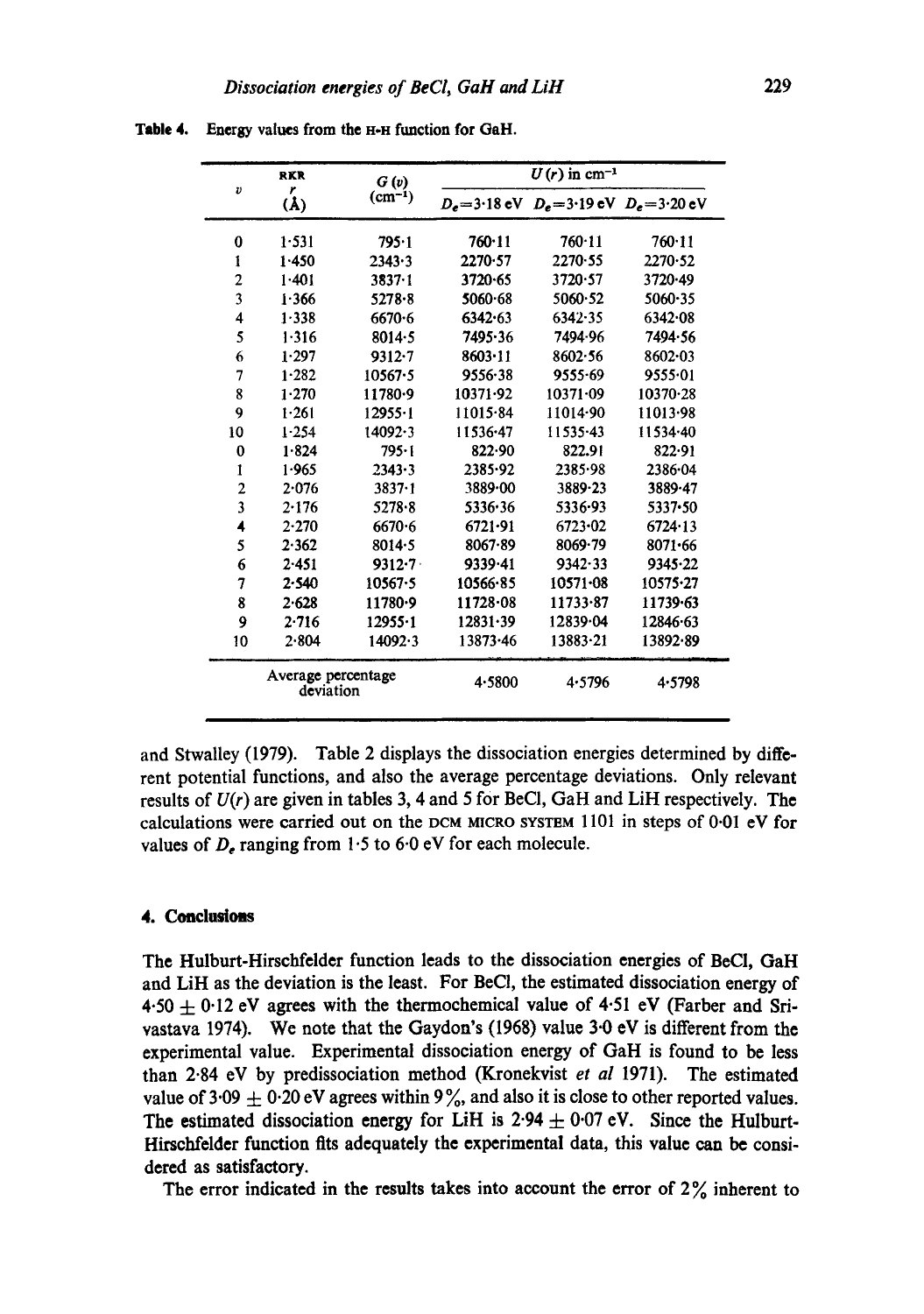|                         | <b>RKR</b>                      | G(v)<br>$(cm^{-1})$ | $U(r)$ in cm <sup>-1</sup> |                                                 |              |
|-------------------------|---------------------------------|---------------------|----------------------------|-------------------------------------------------|--------------|
| $\boldsymbol{v}$        | r<br>$(\Lambda)$                |                     |                            | $D_e = 3.02$ eV $D_e = 3.03$ eV $D_e = 3.04$ eV |              |
| 0                       | 1.4458                          | 698.12              | 697.69                     | 697.69                                          | 697.69       |
| 1                       | 1.3532                          | 2058-01             | 2056.98                    | 2056.95                                         | 2056-93      |
| $\overline{c}$          | 1.2967                          | 3372.78             | 3370.50                    | 3370.43                                         | 3370.35      |
| 3                       | 1.2548                          | 4643.54             | 4636.92                    | 4636.76                                         | 4636.60      |
| 4                       | 1.2213                          | 5871.27             | 5856.47                    | 5856.21                                         | 5855.94      |
| 5                       | 1.1934                          | 7056.74             | 7029.42                    | 7029.02                                         | 7028.63      |
| 6                       | 1.1694                          | 8200.60             | 8163.96                    | $8163 - 41$                                     | 8162.86      |
| 7                       | 1.1486                          | 9303.32             | 9248.92                    | 9248.19                                         | 9247.47      |
| 8                       | 1.1301                          | 10365.19            | 10298-93                   | 10298.00                                        | 10297.09     |
| 9                       | 1.1136                          | 11386.35            | 11307.18                   | 11306.04                                        | 11304.92     |
| 10                      | 1.0987                          | 12366.78            | 12279.04                   | 12277.69                                        | 12276.35     |
| 11                      | 1.0851                          | 13306.30            | 13219.51                   | 13217-92                                        | 13216.36     |
| 12                      | 1.0727                          | 14204.55            | 14123.43                   | 14121.60                                        | 14119.80     |
| 0                       | 1.7780                          | 698.12              | 696.84                     | 696.84                                          | 696.85       |
| 1                       | 1.9367                          | $2058 - 01$         | 2056.32                    | $2056 - 37$                                     | $2056 - 42$  |
| $\overline{c}$          | 2.0607                          | 3372.78             | 3369.81                    | 3370.00                                         | 3370.20      |
| $\overline{\mathbf{3}}$ | 2.1717                          | 4643.54             | 4638.59                    | 4639-07                                         | 4639.54      |
| 4                       | 2.2760                          | 5871.27             | 5863.88                    | 5864.80                                         | 5865.12      |
| 5                       | 2.3765                          | 7056.74             | 7046.55                    | 7048.11                                         | 7049.66      |
| 6                       | 2.4748                          | $8200 - 60$         | 8186.74                    | 8189.16                                         | 8191.56      |
| 7                       | 2.5722                          | 9303.32             | 9287.60                    | 9291.11                                         | 9294.60      |
| 8                       | 2.6694                          | 10365.19            | 10348.68                   | 10353.53                                        | 10358.34     |
| 9                       | 2.7672                          | 11386.35            | 11372.26                   | 11378.70                                        | 11385.10     |
| 10                      | 2.8662                          | 12366.78            | 12359.17                   | 12367-48                                        | $12375 - 72$ |
| 11                      | 2.9669                          | 13306.30            | 13309.54                   | 13319.98                                        | 13330.33     |
| 12                      | 3.0702                          | 14204.55            | 14227.00                   | 14239.83                                        | 14252.57     |
|                         | Average percentage<br>deviation |                     | 0.264                      | 0.262                                           | 0.266        |

Table 5. Energy values from the n-n function for LiH.

Hulburt-Hirschfelder function (Steele *et al* 1962) and the error involved in the curve fitting.

#### **Acknowledgements**

Authors thank Prof. B Sanjeevaiah for encouragement. One of us (NR) thanks the University Grants Commission (New Delhi) and the University of Mysore for the award of Fir fellowship.

#### **References**

Carlecr M, Burtin B and Colin R 1977 *Can. J. Phys.* 55 582

Farber and Srivastava 1974 *J. Chem. Soc. Faraday Trans.* I70 1581

Gaydon A G 1968 *Dissociation energies and spectra of diatomic molecules*, 3rd ed. (London: Chapman and Hall)

Ginter M L and lnnes K K 1961 *J. Mol. Spectrosc. 7 64*